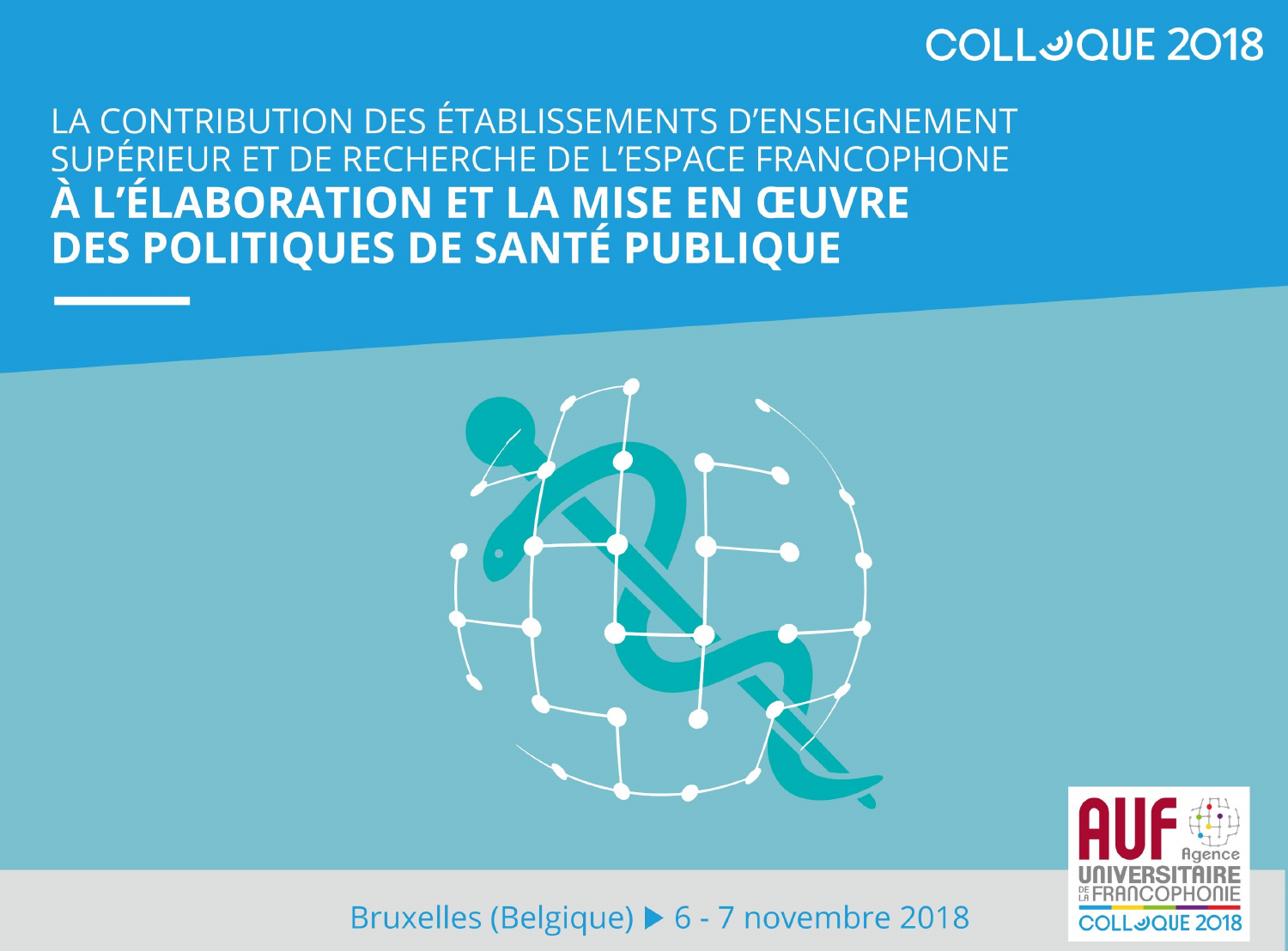Jacinthe Pepin, inf. PhD

Présidente du Conseil consultatif sur la formation au Secrétariat international des infirmières et infirmiers de l'espace francophone (SIDIIEF),

Professeure titulaire, Faculté des sciences infirmières, Université de Montréal.



Bruxelles 6 - 7 novembre 2018



# Formation universitaire des infirmières et infirmiers : Urgence d'agir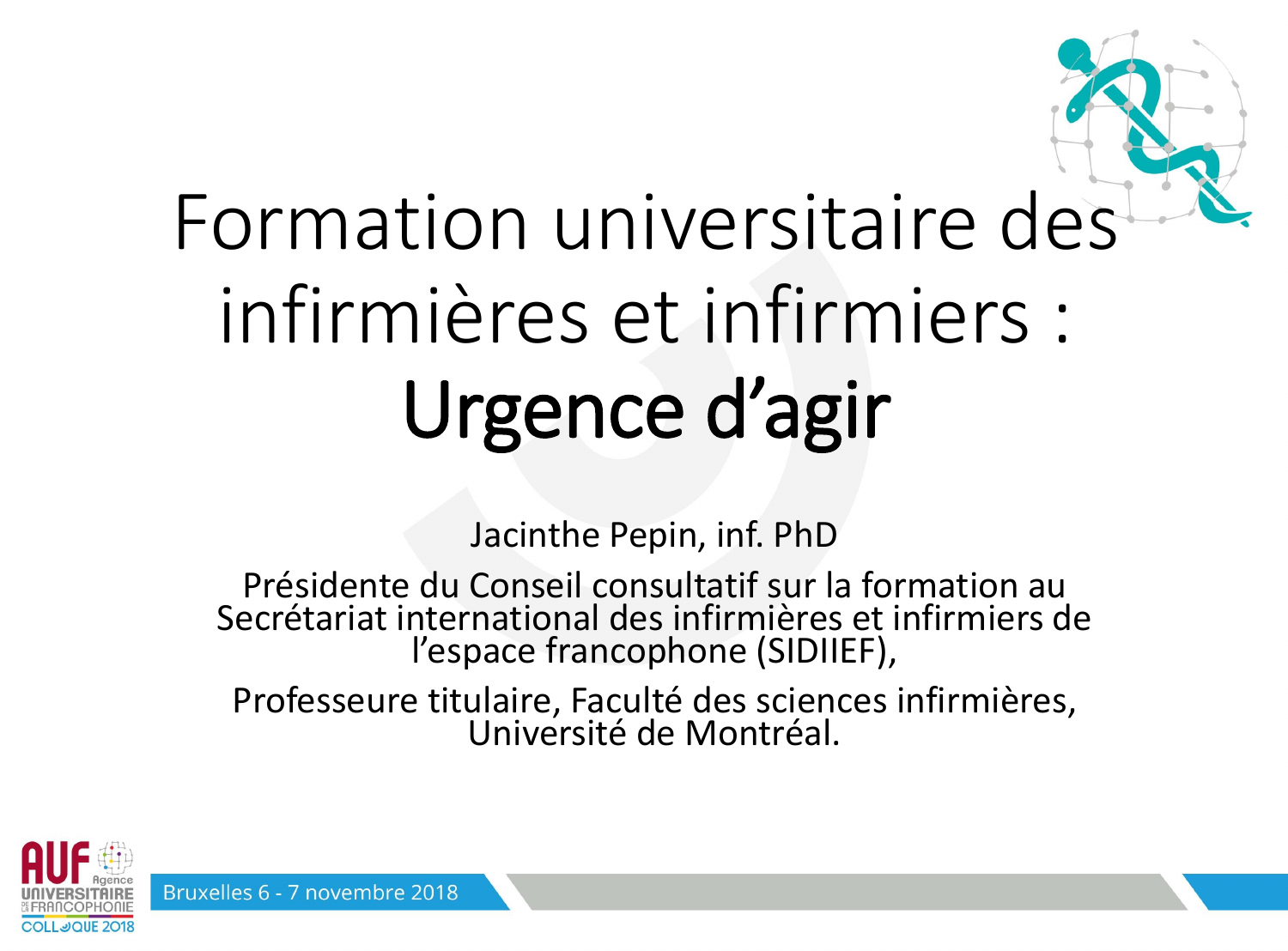## FORMATION UNIVERSITAIRE DES INFIRMIÈRES ET INFIRMIERS : **APPELS MULTIPLES**

COMMISSION INTERPROFESSIONNELLE INTERNATIONALE (FRENK ET AL., 2010. THE LANCET): « QUE TOUS LES PROFESSIONNELS DE TOUS LES PAYS SOIENT FORMÉS POUR MOBILISER DES CONNAISSANCES, EXERCER UN RAISONNEMENT CRITIQUE, ÉTHIQUE ET PARTICIPER À LA TRANSFORMATION DES SYSTÈMES DE SANTÉ »



- o INSTAURER UN SYSTÈME D'ENSEIGNEMENT UNIVERSITAIRE (3CYCLES) EN SCIENCES INFIRMIÈRES
- o STATUER SUR LE NIVEAU DE BACHELIER POUR L'ENTRÉE À LA PROFESSION
- o INVITER L'OIF À SOUTENIR PRIORITAIREMENT LES PAYS D'AFRIQUE POUR LA MISE EN PLACE DE LA FORMATION UNIVERSITAIRE EN SCIENCES INFIRMIÈRES.



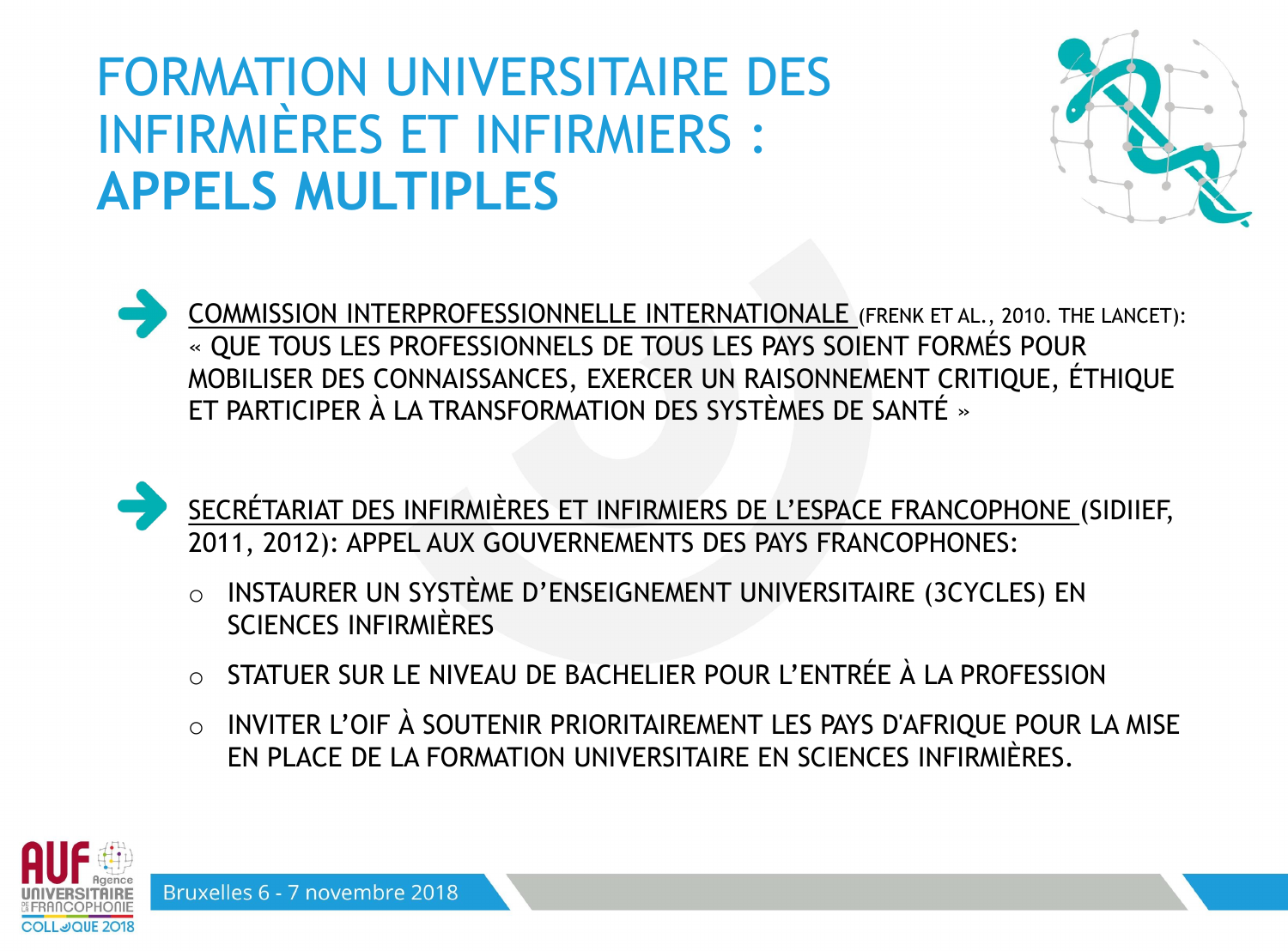### FORMATION UNIVERSITAIRE DES INFIRMIÈRES ET INFIRMIERS : **IMPACTS SUR LA SANTÉ**

LE MANQUE D'ACCÈS À LA FORMATION UNIVERSITAIRE EN SCIENCES INFIRMIÈRES DANS LES PAYS D'AFRIQUE FRANCOPHONE COMPROMET LES EFFORTS COLLECTIFS POUR L'AMÉLIORATION DE LA SANTÉ ET DU DÉVELOPPEMENT SOCIAL, ET RETARDE LES PROGRÈS VERS LA RÉALISATION DU 3 <sup>E</sup> *OBJECTIF DU DÉVELOPPEMENT DURABLE SUR LA SANTÉ ET LE BIEN-ÊTRE (OMS)*

MALADIES CHRONIQUES, SOINS AUX MÈRES ET ENFANTS,….





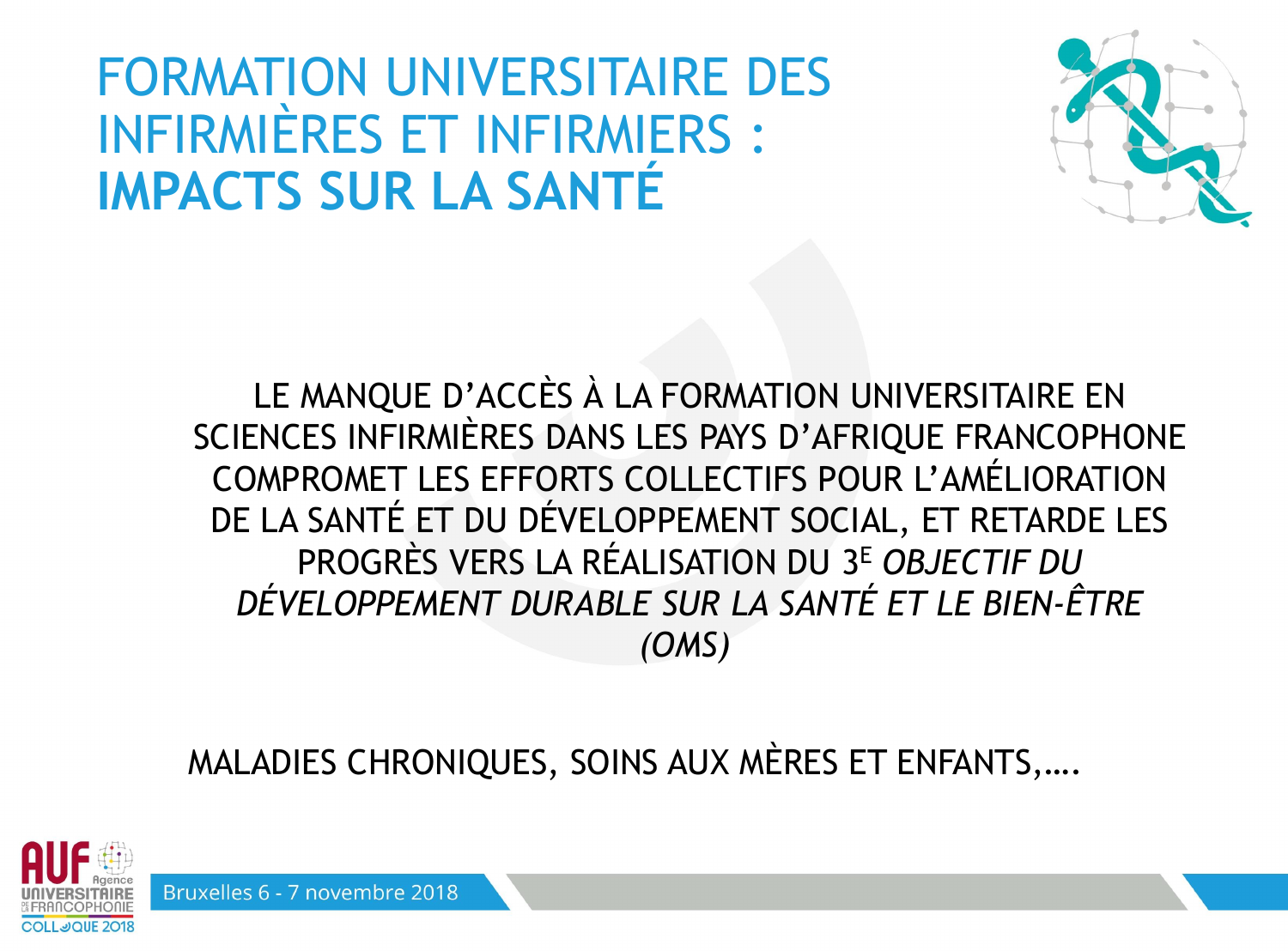## **FORMATION UNIVERSITAIRE DES** INFIRMIÈRES ET INFIRMIERS : LA PROFESSION EST PRÊTE

PROJETS RÉGIONAUX DE CENTRES D'EXCELLENCE AFRICAINS (FILIÈRE UNIVERSITAIRE DE 2<sup>E</sup> ET 3<sup>E</sup> CYCLES EN SCIENCES INFIRMIÈRES EN AFRIQUE DE L'OUEST)

SOUMIS À DEUX REPRISES (2012 ET 2018) SELON LES CRITÈRES MAIS NON RETENUS PAR LES PAYS:

=> RETARD FLAGRANT DES PAYS FRANCOPHONES